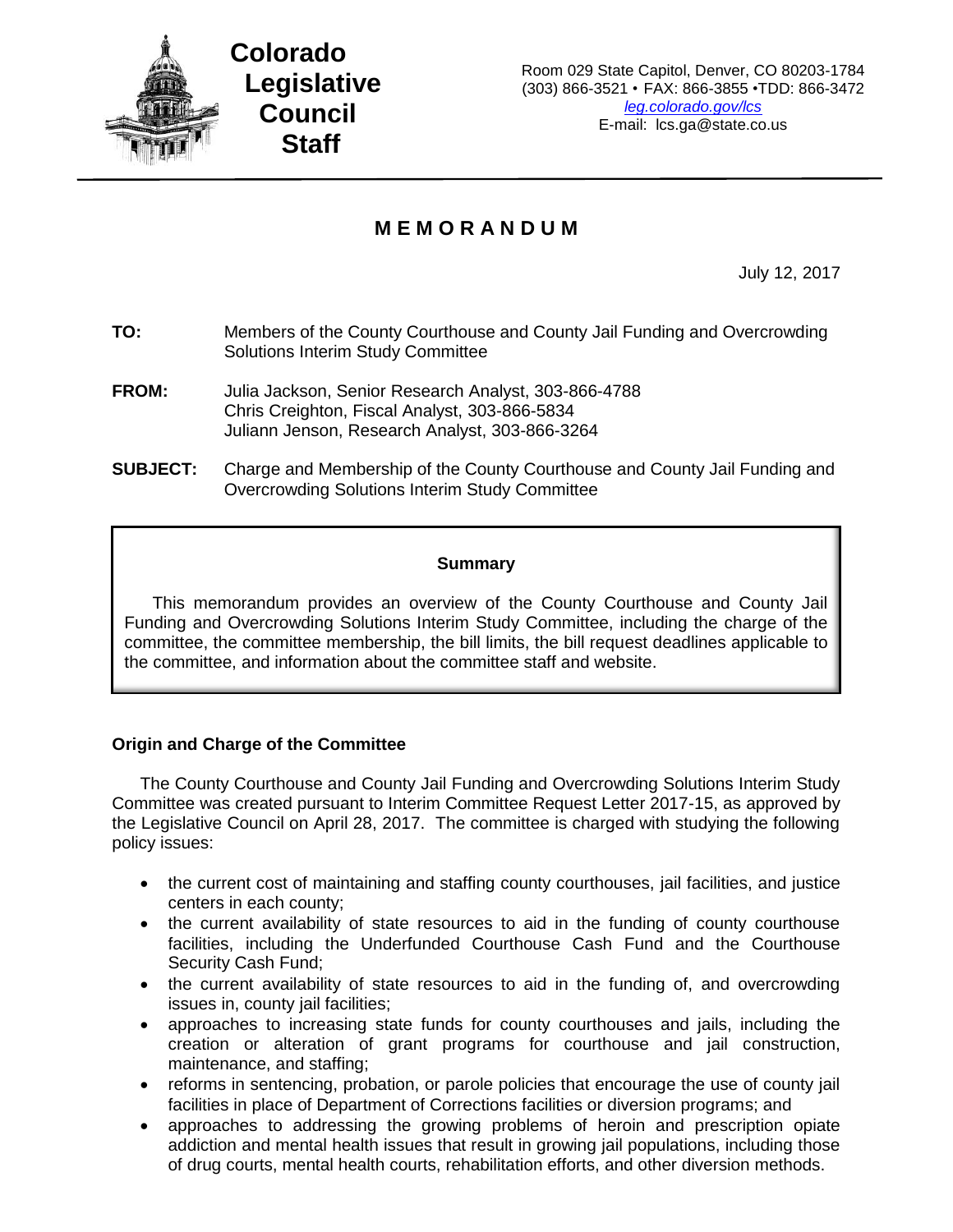### **Committee Membership**

There are six members on the County Courthouse and County Jail Funding and Overcrowding Solutions Interim Study Committee. The chair was appointed by the President of the Senate and the vice-chair by the Speaker of the House of Representatives. The six legislators appointed to the interim study committee include:

| Senator Don Coram, Chair     | Representative Adrienne Benavidez, Vice Chair |
|------------------------------|-----------------------------------------------|
| <b>Senator Larry Crowder</b> | Representative Susan Beckman                  |
| Senator Rhonda Fields        | Representative Dafna Michaelson Jenet         |

#### **Meeting Dates**

The committee has been approved to meet up to five times during the 2017 interim. The committee is scheduled to hold its first meeting on July 17, 2017. Additional meetings will be held on July 31, August 21, September 11, and October 23, 2017.

#### **Committee Recommendations to Legislative Council**

**Bill limits.** The committee may report up to five bills to the Legislative Council. Bills approved by the Legislative Council do not count against a member's five-bill limit for the regular legislative session.

*Requirements for bill drafts.* Committee members must request bills during a single committee meeting set for requesting legislation. If the request is approved by a majority of the committee, the request is submitted to the Office of Legislative Legal Services (OLLS) for drafting. The last day for the committee to request bills is September 22, 2017.

There must be at least 42 days in between the meeting at which bills are requested and the meeting at which bills are approved. There must be 21 days between the date the bill drafts are finalized with OLLS Staff and the date of the meeting to consider bill drafts to allow time for Legislative Council Staff to prepare the fiscal analyses of the bill drafts. The last day to finalize bill drafts with OLLS Staff is October 13, 2017, and the committee must meet and vote on the bill drafts by November 3, 2017. All proposed interim committee bills must be presented and approved by the Legislative Council prior to the next legislative session.

*Legislative Council review.* The Legislative Council will meet on November 15, 2017, to approve draft legislation. Bills not approved by Legislative Council may be introduced during the regular session, but such bills will count against a member's five-bill limit. Interim committee bills must have prime sponsors prior to consideration by the Legislative Council.

## **Committee Staff and Website**

**Staff contacts.** Legislative Council Staff is charged with assisting the committee in its activities. If you have any questions or would like any additional information concerning the committee, please send an email to [pubsafetysolutionscomm.ga@state.co.us.](mailto:pubsafetysolutionscomm.ga@state.co.us) You may also contact any of the following individual committee staff members:

Julia Jackson, Senior Research Analyst, [julia.jackson@state.co.us,](mailto:julia.jackson@state.co.us) 303-866-4788